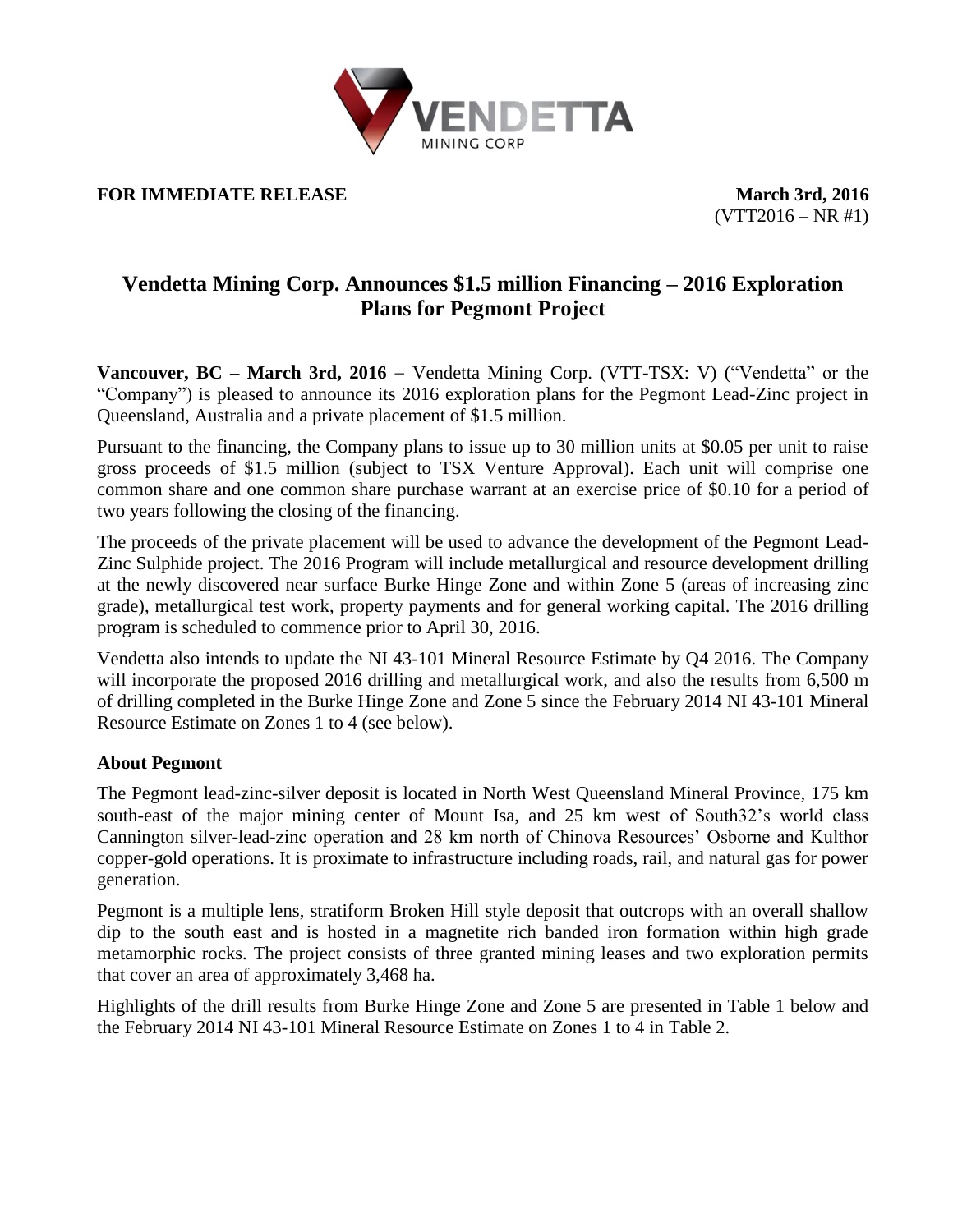

**Table 1.** Highlights of the Burke Hinge Zone and Zone 5 Sulphide Drilling, which are not included in the February 2014 NI 43-101 Mineral Resource Estimate.

| Zone                              | <b>Bore Hole</b> | <b>Bearing</b>           | Dip   | From   | T <sub>0</sub> | <b>Interval</b> | Grade  |        |                  |
|-----------------------------------|------------------|--------------------------|-------|--------|----------------|-----------------|--------|--------|------------------|
|                                   |                  |                          |       | (m)    | (m)            | (m)             | Pb $%$ | $Zn\%$ | $\text{Ag } g/t$ |
| <b>Burke</b><br><b>Hinge Zone</b> | <b>PVR018</b>    | 206                      | -60   | 82     | 87             | 5               | 6.86   | 2.85   | 9.4              |
|                                   | <b>PVR019</b>    | 206                      | $-47$ | 63     | 69             | 6               | 8.48   | 4.21   | 13.1             |
|                                   | <b>PVR021</b>    | 206                      | $-50$ | 61     | 70             | 9               | 5.58   | 3.94   | 7.8              |
|                                   | and              |                          |       | 81     | 87             | 6               | 6.98   | 3.13   | 15.4             |
|                                   | <b>PMRD141</b>   | 270                      | $-70$ | 271.0  | 271.25         | 6.25            | 8.28   | 4.73   | 7.8              |
|                                   | <b>PMRD142</b>   | 270                      | $-70$ | 376.0  | 380.0          | 4.0             | 5.52   | 4.59   | 5.9              |
|                                   | <b>PMR190</b>    | $\overline{\phantom{0}}$ | $-90$ | 138.0  | 142.0          | 4.0             | 4.28   | 4.26   | 18.8             |
| Zone 5                            | <b>PMR192</b>    | ۰                        | $-90$ | 189.0  | 195.0          | 6.0             | 5.85   | 5.46   | 9.6              |
|                                   | PVRD010          | 152                      | $-80$ | 160.38 | 164.58         | 4.20            | 6.29   | 5.64   | 8.3              |
|                                   | <b>PVRD013</b>   | 140                      | -65   | 224.77 | 233.58         | 8.81            | 8.73   | 3.99   | 9.4              |
|                                   | PVRD017          | 152                      | $-55$ | 260.60 | 264.60         | 4.00            | 5.83   | 11.34  | 6.5              |
|                                   | <b>PMR283</b>    |                          | -90   | 276    | 285            | 9               | 6.35   | 6.88   | 7.7              |
|                                   | <b>PMR290</b>    | ۰                        | $-90$ | 153    | 162            | 9               | 5.50   | 3.11   | 8.0              |
|                                   | <b>PMR294</b>    |                          | -90   | 128    | 133            | 5               | 2.79   | 5.76   | 6.1              |
|                                   | and              |                          |       | 153    | 163            | 10              | 4.77   | 3.91   | 6.0              |

Note: For full details about the above drill results please see the Company's previous news releases on the 15<sup>th</sup> October 2014, 28<sup>th</sup> January 2015 and 10<sup>th</sup> February 2015.

|                           | <b>Mineral</b>              |                     | Grade  |                 |           |  |
|---------------------------|-----------------------------|---------------------|--------|-----------------|-----------|--|
| Oxidation<br><b>State</b> | <b>Resource</b><br>Category | <b>Tonnes</b><br>kt | Pb $%$ | $\mathbf{Zn}$ % | Ag<br>g/t |  |
|                           | Indicated                   | 757                 | 6.66   | 2.69            | 11.87     |  |
| Sulphide                  | Inferred                    | 4,417               | 6.51   | 2.80            | 10.56     |  |
|                           | Indicated                   | 797                 | 4.50   | 2.17            | 6.88      |  |
| Transition                | Inferred                    | 1,066               | 5.01   | 2.23            | 6.77      |  |
|                           | Indicated                   | 512                 | 4.56   | 1.58            | 6.37      |  |
| Oxide                     | Inferred                    | 614                 | 5.76   | 1.23            | 5.18      |  |

**Table 2.** February 2014 Pegmont Zone 1 – 4 Mineral Resource Estimate\*

\*Reference: "Technical Report Pegmont Property Mineral Resource Estimate" AMC Mining Consultants (Canada) Ltd, effective date of 28 February 2014. The Technical Report is available on SEDAR.

## Notes on Table 2:

- 1. CIM definitions were used for the Mineral Resources.
- 2. The cut-off grade applied to the oxide and transition Mineral Resources is  $3\%$  Pb + Zn, the sulphide cut-off grade is  $5\%$  Pb + Zn.
- 3. Cut off is based on \$0.90 /lb for Pb and Zn, a \$0.90 A\$:US\$ exchange rate, and 90% recovery for both metals.
- 4. Specific gravity used by oxidation state:  $3.2 \text{ t/m}^3$  oxide,  $3.4 \text{ t/m}^3$  transition and  $3.9 \text{ t/m}^3$  sulphide.
- 5. Using drilling results to 12 December 2013.